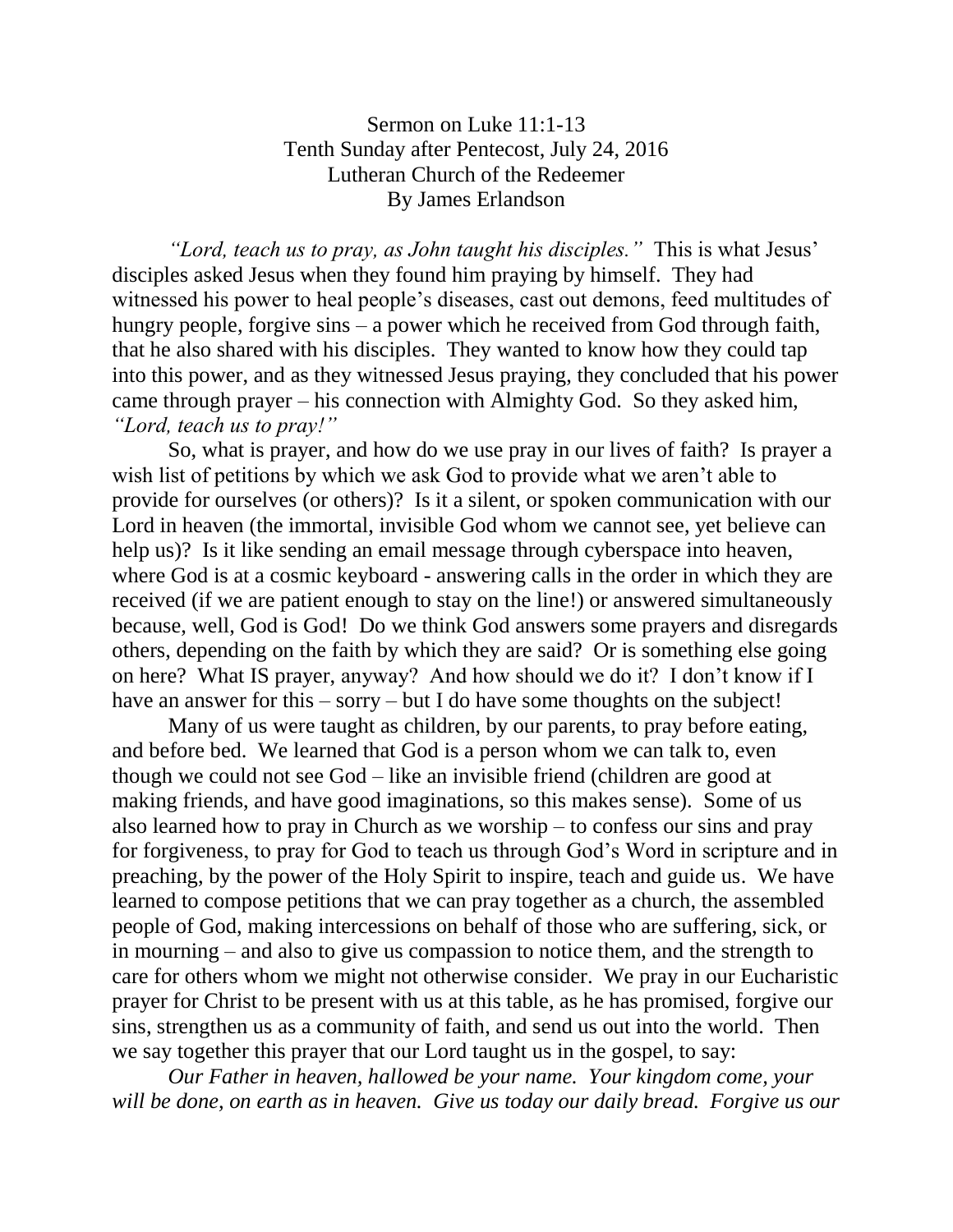*sins as we forgive those who sin against us. Save us from the time of trial and deliver us from evil. For the kingdom, the power, and the glory are yours, now and forever. Amen.*

See, you've learned this part of the lesson well! You do know "how" to pray – as an individual, when you pray to God in silence, and as a community, as you pray out loud with others in worship, for those things that we all care about and need from God. But is that the extent of prayer? This still doesn't answer our questions about whether God really hears us and answers our prayers, when we don't hear any audible voice from God, and may not recognize an answer even when it stares us in the face!

Especially these days, when we are challenged so much as a church and as people living on this planet, and don't know what to do. What do we ask for, and how does God answer, when our congregations are shrinking and the influence of the Church seems to be in decline? What do we do when we are facing direct evidence of the consequences of racism and white privilege in our own communities, when we witness violence from police against citizens AND violence against police, for no rational reason outside of fear. We witness the gun violence on television and in our communities that cause such pain and grief, and we hear vicious political rhetoric by politicians and candidates as well as citizens – that makes us worry about our future together, wondering if we can actually hold it all together, or will we splinter apart and be pitted against each other, as some candidates seem to advocate? It seems that nobody really knows what to do. So is there any left for us to do BUT pray?

The reactions to all of this are as varied as our nation is divided. When tragedies of violence occur, some go directly to social media to vent, some go out a buy a gun in order to "protect themselves", some go to the streets to peacefully protest and shut things down, some go to political rallies or conventions to hear politicians rage about the chaos or propose real solutions. Others invest great time and effort in the political process or in community institutions to try to "do something" about it, some simply "shut themselves down" and stay inside their homes – afraid to come out, and some go to their places of worship to pray and seek guidance. I think I've done them all this year! How about you? We either say we've got to DO something (good or bad), hide in a closet, escape into cyber space, or pray. Is it really such a stark choice? Do something or pray? I wonder.

What if prayer were not simply saying what we wish could happen (that we cannot do ourselves) and leaving the results up to God? (That's how some people characterize prayer!) What if prayer was not only bringing petitions to God, but also voicing for ourselves and as a community together what and who we are most concerned about – and repeating these concerns as prayer enough times that we are encouraged, convinced and strengthened by God to act on our prayers? Shouldn't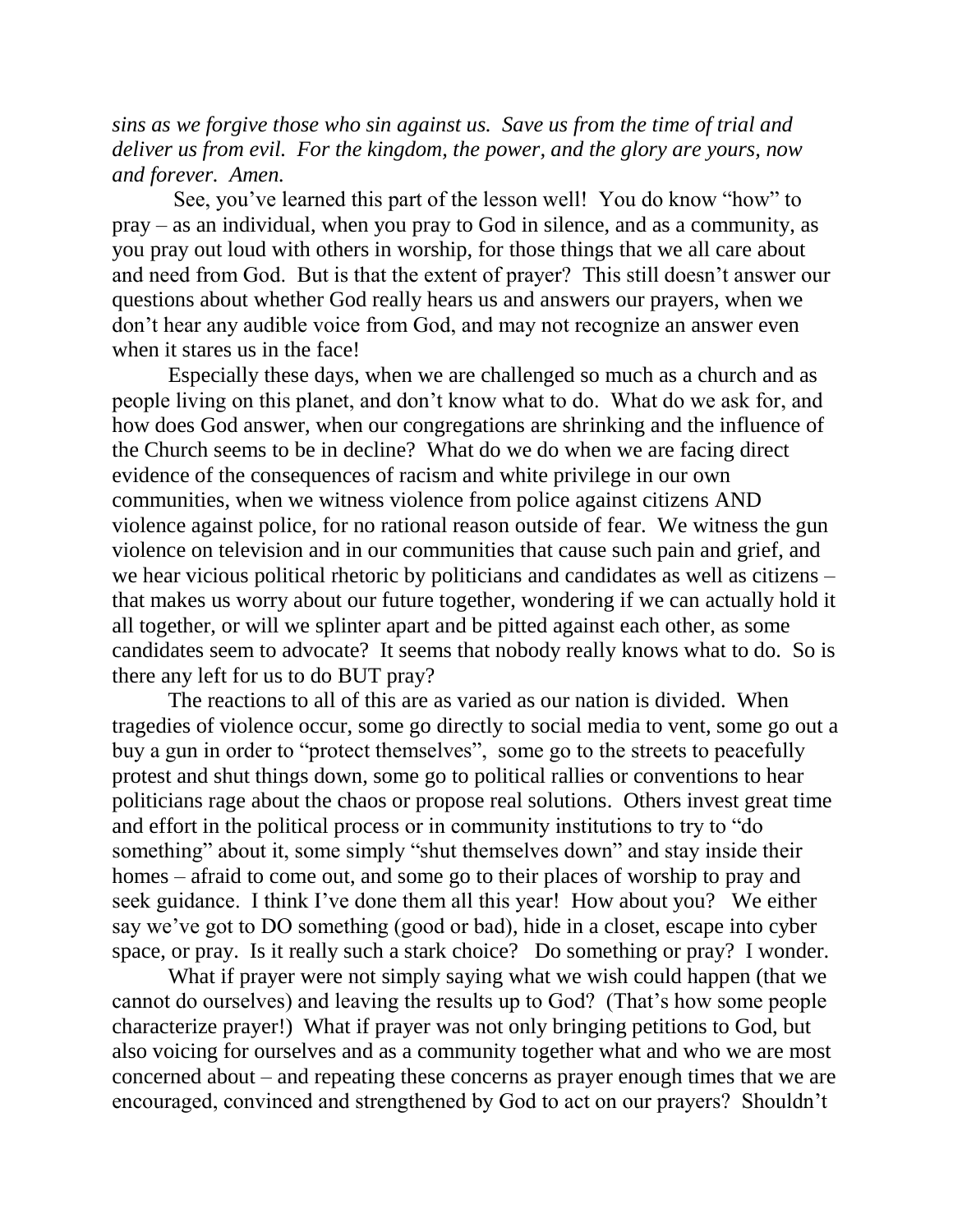our prayers for our loved ones, for our neighbors, and for those who are suffering inspire you and me to *act on their behalf?*

Let me give an example. One of the most common prayers we ever say are for the health of our loved ones who are sick. Do you and I just pray and then just leave it all to God? Hardly. When we pray for the sick in our families, we inform and gather others around us, and then we do some caregiving, take them for medical treatment and do whatever we can to help make things better. At some point we may gather around a hospital bed, when all medical care has been exhausted, and we pray together to leave this person in God's hands and thank God for a lifetime shared. Such prayers give us comfort and hope for the life to come.

So it goes with other prayers we offer. When we pray for justice in our world, or pray for those without homes, and those who are hungry, we seldom just leave it as a prayer – only "words". As the Church, we are challenged to act on our prayers, to feed the hungry and cloth the naked, by making contributions of food and cash to local food shelves and for programs and ministries that help people work and feed themselves, and organize to work for just economic systems by taking away obstacles which keep people poor. So our prayers for justice and compassion for those suffering should – and often do – move us to action. Prayer is often where it starts, with words directed to God, but continues with our listening for the voice of God and seeing the presence of Christ with our neighbor.

Now, I know that our brother Obang Agwa has been praying for his wife and family in Gambela, Ethiopia, for four long years, after being separated from them since the time they were married. We have also prayed for Obang as a congregation. Were these mere empty words and wishful thinking? No – these were prayers that are being answered as we speak! We prayed, and we worked together to raise money to do the work required for Obang's family to get their clearance for a visa and a passport, medical tests and screening, which took all of these four years to happen. And now we have our answer to prayer: Obang has met his family in Washington D.C. – from their flight from Addis Ababa, and brought them home to St. Paul this past Friday night. God has made this possible – our work together to reunite this family – with faith and prayer, which has inspired us all to do our part. Can you see how prayer has worked for us in this as a community of faith, and for Obang's famly? Prayer does work; it empowers us to do great things out of love and compassion for one another, and for our neighbors across the world!

This is a larger, grander view of prayer than we sometimes have  $-$  if we only think of prayer as petitions we make to God. Prayer is not like sending an email to God, waiting for a reply! Jesus had a much greater understanding of prayer than this, which he taught his disciples and to us. Prayer is an integral part of a relationship with God that each one of us can have, listening in silence, speaking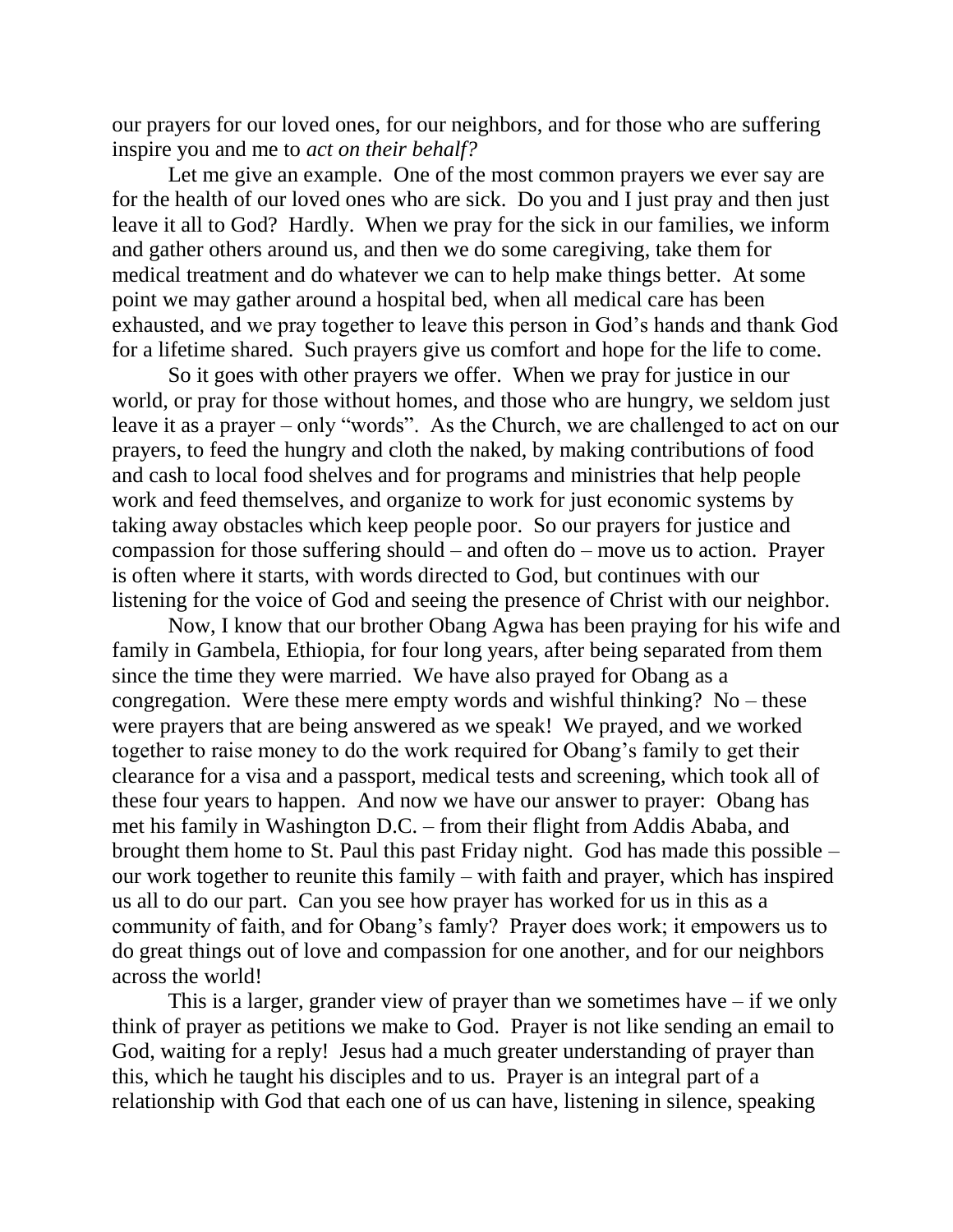our need, and living out a relationship of love with God and neighbor – kind of like breathing, in and out, in and out! Jesus invites you and me to pray with the same confidence that Jesus has, in approaching the God who made us and loves us with the fierce and compassionate love of a mother or father. You and I can pray to this God in confidence as we would to a wise and loving parent, because God responds in love with what is best for us and for the whole world.

So Jesus says, *"Ask, and it will be given to you; search, and you will find; knock, and the door will be opened for you. For everyone who asks, receives, and everyone who searches, finds, and for everyone who knocks, the door will be opened.*" It's not that every single thing we ask for is good for us, every one of our demands will be met, or every wish will be granted. Oh, no! God is not Santa Claus! But what we say is heard, and Jesus himself is at the door when we knock, seeking the truth, ready to open the door to the heart and the wisdom of God.

There is much more to be said, of course, about prayer, but think today about the power of prayer, and what it can lead us to through faith, when we use this great gift. So pray with me, please, in closing:

Lord Jesus, teach us to pray as you prayed to God, as an example of faith to your followers. Help us to follow your example, teach us to ask, to seek, and to knock at your door every day, seeking your truth, your compassion, and your love. Encourage us as we pray, to listen for your words of love, to imitate your compassion, and empower us to act with faith towards you and love for one another, in the name of Jesus Christ our Lord. Amen.